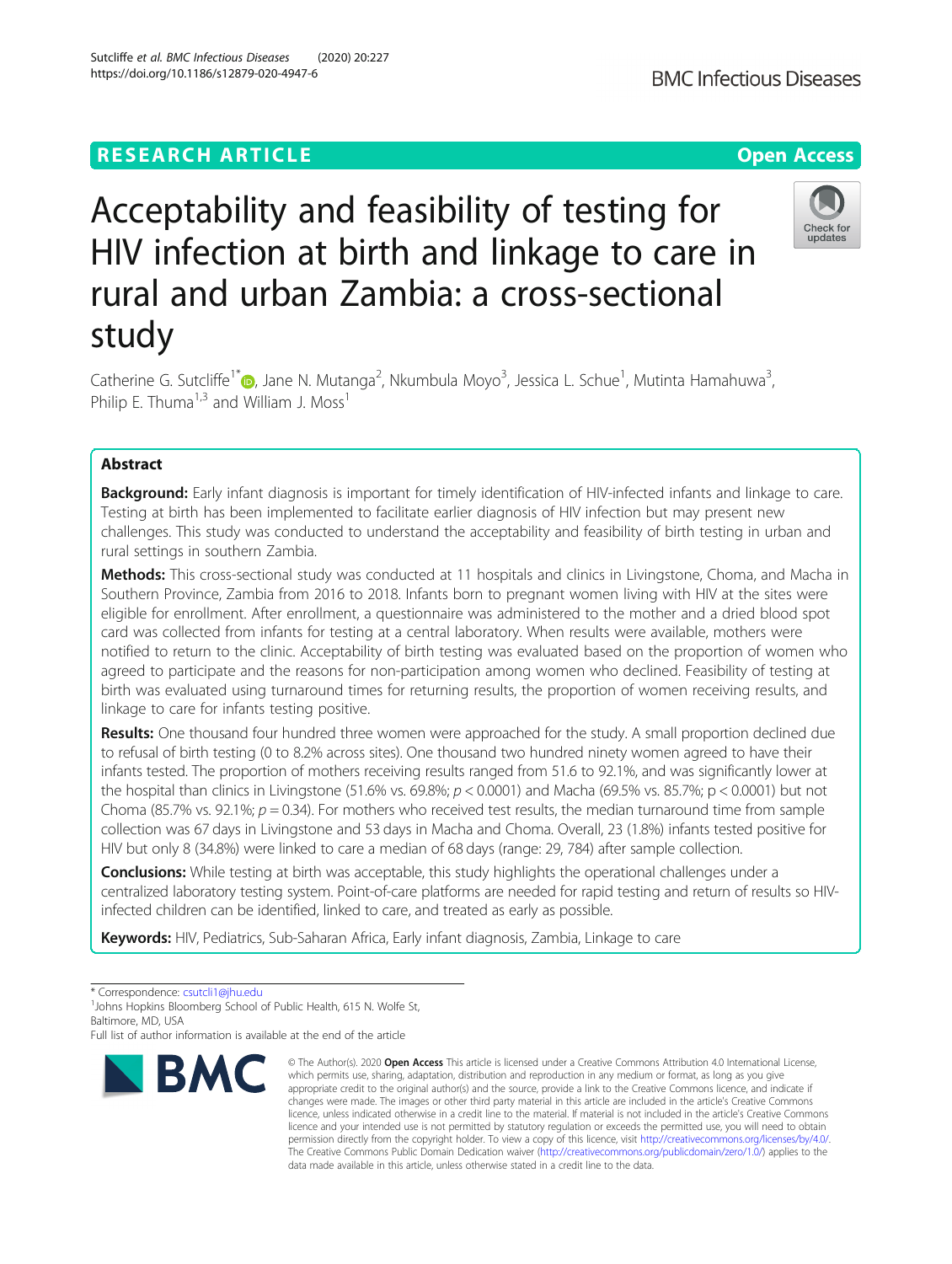# Background

In 2018, 1.7 million children were living with HIV, with over 90% residing in sub-Saharan Africa [[1\]](#page-8-0). Despite the scale-up of antiretroviral therapy for pregnant women living with HIV and decreasing rates of mother-to-child transmission, 160,000 children were newly infected with HIV in 2018 [[1\]](#page-8-0). Diagnosing these children and linking them to care and treatment will be key to achieving the 90–90-90 targets for 2020 set by the Joint United Nations Programme on HIV/AIDS [[2\]](#page-8-0).

Access to diagnostic testing for infants exposed to HIV has increased over the past decade but remains challenging, particularly in rural settings. Testing commonly occurs in centralized laboratories that are located in urban areas. Clinics within the catchment area collect samples on dried blood spot (DBS) cards that are transported to the laboratory, and results are transported back to the clinic and provided to the mother. Given the number of steps in this process there are many opportunities for delays, such that results are often provided to the mother well beyond the recommended four weeks after sample collection  $\begin{bmatrix} 3 \end{bmatrix}$  in many areas  $\begin{bmatrix} 4-8 \end{bmatrix}$  $\begin{bmatrix} 4-8 \end{bmatrix}$  $\begin{bmatrix} 4-8 \end{bmatrix}$  $\begin{bmatrix} 4-8 \end{bmatrix}$  $\begin{bmatrix} 4-8 \end{bmatrix}$ . As a result of these challenges, only 63% of infants in eastern and southern Africa and 21% of infants in western and central Africa [\[9](#page-8-0)] are tested as recommended by 8 weeks of age  $[3]$  $[3]$ .

More recently, testing at birth has been implemented in some settings to identify children infected in utero, address challenges with following up infants at health centers after birth, provide an additional opportunity for testing, and facilitate earlier diagnosis of HIV infection and linkage to care  $[3, 10]$  $[3, 10]$  $[3, 10]$ , thereby preventing the morbidity and mortality observed in the first few months of life among in utero HIV-infected infants [\[11\]](#page-8-0). However, testing around the time of birth and in maternity wards presents challenges that need to be addressed.

This study was conducted to understand the acceptability and feasibility of implementing birth testing at healthcare facilities in both urban and rural settings in southern Zambia.

# Methods

# Study setting

This study was conducted at urban and rural health centers (UHCs and RHCs) and hospitals in three areas in Southern Province, Zambia, including Macha (1 hospital, 4 RHCs), Choma Town (1 hospital, 1 UHC), and Livingstone City (1 hospital, 3 UHCs). Livingstone is a large city near the border with Zimbabwe, with an estimated population of 134,349 in 2010 (Additional File [1\)](#page-7-0) [\[12\]](#page-8-0). Prior to 2012, Livingstone was the capital of Southern Province. Choma, now the capital of Southern Province, is a town in the center of Southern Province located halfway between Livingstone and Lusaka, with an estimated population of 51,842 in 2010 [\[12\]](#page-8-0). Macha is a rural area located approximately 70 km from Choma Town, with an estimated population density of  $25-45$  residents per km<sup>2</sup>. The area is primarily populated by subsistence farmers. The HIV prevalence in Southern Province, Zambia was estimated to be 13.3% among adults 15–59 years of age in 2016 [[13](#page-8-0)].

At the time of the study, universal treatment of pregnant women living with HIV was implemented throughout Zambia. Infants exposed to HIV were recommended to be tested at birth (or first contact), 6 weeks, and 6 months of age with a nucleic acid test, and at 9 months, 18–24 months of age or at least 6 weeks post-weaning with a serologic test followed by confirmation with a nucleic acid test if positive [[14](#page-8-0)]. Nucleic acid-based testing was performed at designated central laboratories.

#### Study overview and procedures

This analysis was nested within the Novel Screening for Exposed Babies (NSEBA) Study. The objective of the NSEBA Study was to evaluate strategies for implementing point-of-care technologies for early infant diagnosis in Zambia. The NSEBA Study included a cross-sectional validation study of a point-of-care platform for diagnosing HIV at birth conducted at hospitals and clinics in Livingstone, Choma, and Macha from February 2016 to August 2018 (Table [1](#page-2-0)). This analysis was performed using data collected at birth from the cross-sectional study.

At the Macha sites (1 hospital and 4 RHCs) and for the first year of the study at the Livingstone sites (1 hospital, 2 UHCs), all clinically stable infants born to women living with HIV in the maternity wards were eligible for participation (Table [1\)](#page-2-0). In the second year of the study, additional sites in Choma (1 hospital and 1 UHC) and Livingstone (2 UHCs) were added and eligibility at all sites in Choma and Livingstone was restricted to clinically stable infants born to high-risk women living with HIV to achieve the primary aim of the NSEBA study. High-risk was defined as not receiving antiretroviral drugs throughout pregnancy or starting antiretroviral drugs during pregnancy to prevent mother-to-child transmission of HIV.

Potentially eligible infants were identified by study staff through daily surveillance of admission and delivery registers and their mothers were approached for participation in the study. Mothers who declined participation were asked to provide a reason. Mothers willing to participate were asked to provide written informed consent and then administered a questionnaire to collect information on demographics, antenatal care, HIV testing history, and receipt of antiretroviral drugs. A DBS card was then collected from the infant for testing at a central laboratory (Additional File [2](#page-7-0)). While national guidelines recommended testing at birth during the study, it was only routinely performed at the central hospital in Livingstone. At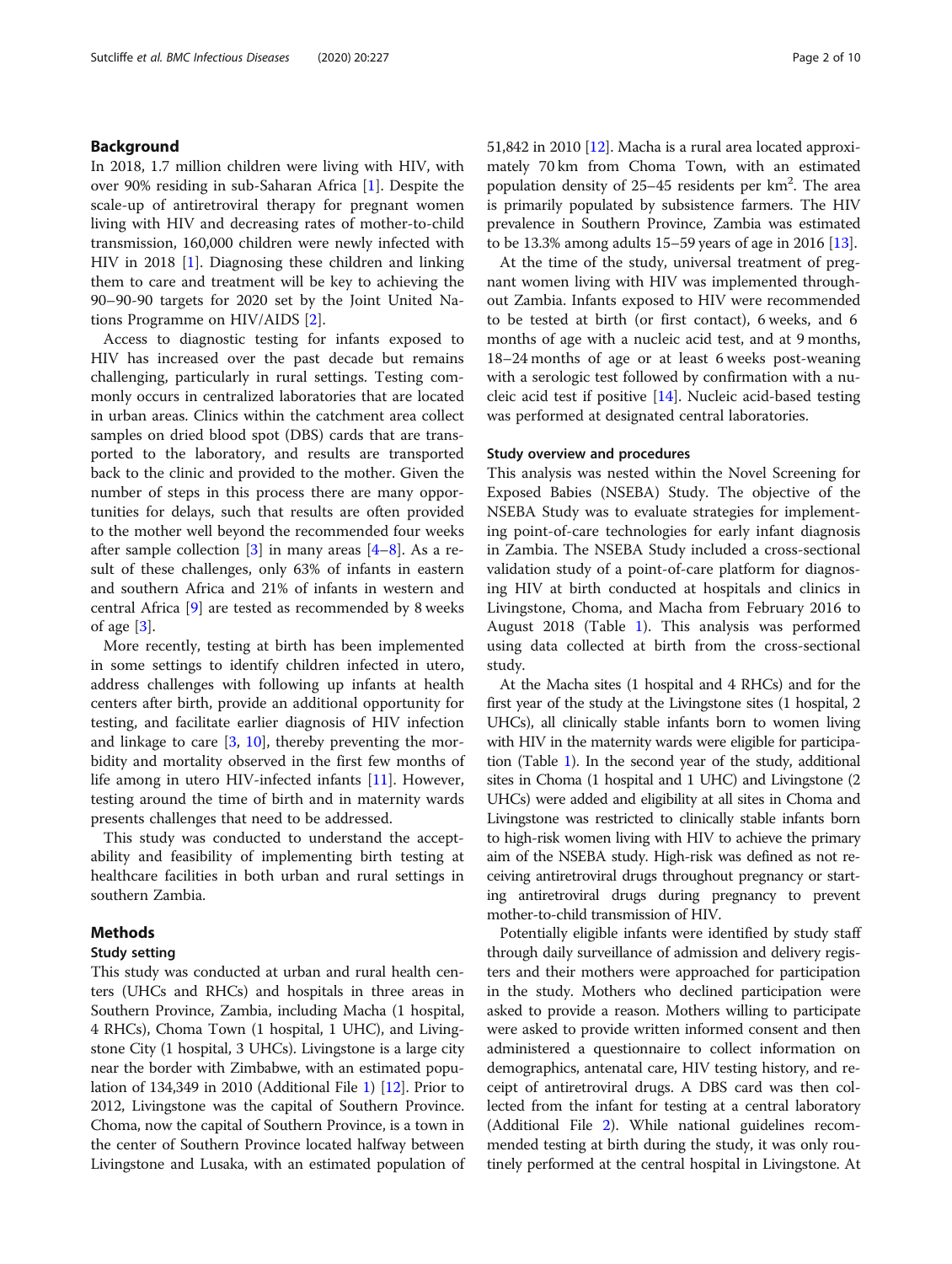<span id="page-2-0"></span>

|  | <b>Table 1</b> Description of study sites in Southern Province, Zambia, 2016–2018 |
|--|-----------------------------------------------------------------------------------|
|--|-----------------------------------------------------------------------------------|

| Study site                      | Location         | Type of<br>area | Study period                                 | Median (range)<br>HIV+ women<br>delivering per week | Eligible participants                               |  |
|---------------------------------|------------------|-----------------|----------------------------------------------|-----------------------------------------------------|-----------------------------------------------------|--|
| Livingstone Central<br>Hospital | Livingstone City | Urban           | Jun 2016 to May 2017<br>Jun 2017 to Apr 2018 | 8(1, 15)                                            | All HIV+ women<br>High-risk HIV+ women <sup>a</sup> |  |
| Maramba UHC                     | Livingstone City | Urban           | Jun 2016 to May 2017<br>Jun 2017 to Apr 2018 | 3(0, 12)                                            | All HIV+ women<br>High-risk HIV+ women <sup>a</sup> |  |
| Mahatma Gandhi<br><b>UHC</b>    | Livingstone City | Urban           | Apr 2017 to Apr 2018                         | 3(0, 9)                                             | High-risk HIV+ women <sup>a</sup>                   |  |
| Libuyu UHC                      | Livingstone City | Urban           | Apr 2017 to Apr 2018                         | 1(0, 5)                                             | High-risk HIV+ women <sup>a</sup>                   |  |
| Choma General<br>Hospital       | Choma Town       | Urban           | Aug 2017 to Apr 2018                         | 5(2, 9)                                             | High-risk HIV+ women <sup>a</sup>                   |  |
| Shampande UHC                   | Choma Town       | Urban           | Aug 2017 to Apr 2018                         | 2(0, 5)                                             | High-risk HIV+ women <sup>a</sup>                   |  |
| Macha Hospital                  | Macha Area       | Rural           | Feb 2016 to Aug 2018                         | 2(0, 9)                                             | All HIV+ women                                      |  |
| Mapanza RHC                     | Macha Area       | Rural           | Feb 2016 to Aug 2018                         | 0(0, 4)                                             | All HIV+ women                                      |  |
| Moboola RHC                     | Macha Area       | Rural           | Feb 2016 to Aug 2018                         | 0(0, 3)                                             | All HIV+ women                                      |  |
| Mangunza RHC                    | Macha Area       | Rural           | Feb 2016 to Aug 2018                         | 0(0, 3)                                             | All HIV+ women                                      |  |
| Nalube RHC                      | Macha Area       | Rural           | Feb 2016 to Jul 2017                         | 0(0, 2)                                             | All HIV+ women                                      |  |

RHC Rural health center, UHC Urban health center

<sup>a</sup>High-risk defined as receiving no antiretroviral drugs throughout pregnancy or starting to receive antiretroviral drugs during pregnancy to prevent mother-to-child transmission

all other sites, testing at birth was performed by the study. At sites in Livingstone, DBS cards were sent to the central laboratory in Livingstone. Samples were transported by study staff to the laboratory within 24–48 h of sample collection at hospitals and once per week at clinics, at which time prior available results were retrieved. In Choma and Macha, DBS cards were sent by study staff once per week by courier to a central laboratory in Lusaka. Paper copies of the test results were returned to study staff by courier when available. At all sites, when results were received, study staff contacted the participants by phone and requested they return to the health facility to receive their results. For participants who did not own a mobile phone, communication systems established for routine care (e.g. community lay counselors) were used to contact participants and request they return to the health facility. For infants who tested positive, study staff worked with clinic staff to facilitate and document linkage to care.

# Review of administrative data

An additional study was conducted to provide information on where women living with HIV were delivering and seeking post-natal care. Data were abstracted from the delivery, post-natal, and HIV-exposed registers at the Livingstone and Choma UHCs from 2014 to 2017. At Mahatma Gandhi Clinic in Livingstone and Shampande Clinic in Choma, registers could only be found for 2016 and 2017. All women with documented HIV infection were identified from the registers. Their information was matched between registers based on name, delivery date, and safe motherhood/clinic number. Abstracted data included place and mode of delivery, maternal age, baby's sex, condition of the baby at delivery, and timing of the first postnatal visit.

#### Analysis

The acceptability of testing at birth was evaluated based on the proportion of mothers agreeing to participate in the study and reasons for non-participation among mothers who declined. The feasibility of testing at birth was evaluated using three measures: 1) turnaround times for returning results to the health facility and the mother (reported separately by location of the centralized laboratory); 2) the proportion of mothers who received test results; and 3) linkage to care for infants testing positive. Comparisons were made between hospitals and clinics (UHCs or RHCs) by study location using a Wilcoxon rank sum test for continuous variables and chisquare test for categorical variables. Factors associated with receiving test results were evaluated using chisquare test for categorical variables by study location.

For the administrative data, characteristics of all women and their infants were evaluated by UHC and year. The proportion of women who attended that facility for delivery and post-natal care, only for delivery, or only for post-natal care was calculated separately by clinic and year among mothers who had a live birth and reported being from within the catchment area (< 12 km). As few differences were seen by year (data not shown), data are reported for all years combined by UHC.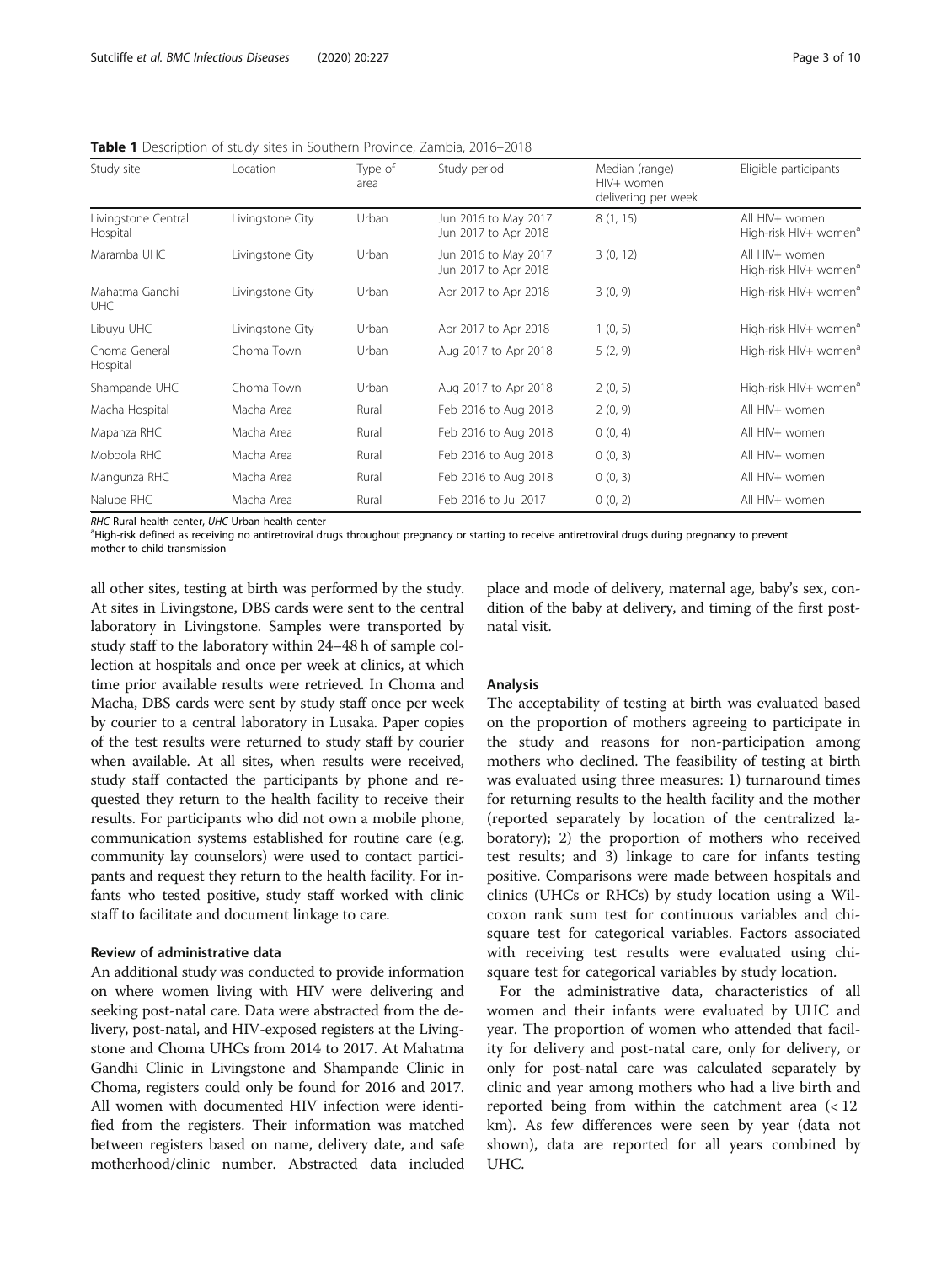All analyses were conducted using SAS, Version 9.4 (SAS Institute Inc., Cary, North Carolina).

#### Ethics statement

This study was approved by the Institutional Review Boards at Macha Research Trust and the Johns Hopkins Bloomberg School of Public Health, and by the National Health Research Authority in Zambia. Written informed consent was obtained for participation in the study by trained study staff from a parent or guardian of HIVexposed infants.

# Results

### Acceptability of testing at birth

During the study period, 1627 pregnant women living with HIV were identified in the maternity wards, including 1403 women with clinically stable infants who were approached for participation in the study (Additional File [3](#page-7-0)). Most women in all locations (74.2 to 99.5%) agreed to participate and have their infants tested at birth (Table 2). Women who declined were more frequently from the hospitals in Livingstone (5.5%), Choma (10.0%), and Macha (25.8%), where many women preferred not to participate in research (39.3% of declines in Livingstone), preferred not to test at birth (71.4% of declines in Choma), or needed their husband's permission before participating in the study (39.4%

of declines in Macha). Only a small proportion of women approached at each location declined participation because they did not want their infant tested at birth (0 to 8.2%) or preferred testing at the local post-natal clinic (0 to 3.9%). This was particularly true for women delivering at Choma General Hospital (7.1 and 1.4%) and Macha Hospital (8.2 and 3.9%).

#### Feasibility of testing at birth

Testing at birth was performed for 1290 infants exposed to HIV. The characteristics of the mothers and infants differed by site (Table [3](#page-4-0)): mothers and fathers enrolled in the Macha sites were less educated; mothers enrolled in the Choma sites were less likely to have received PMTCT as enrollment was restricted to high-risk women living with HIV; mothers enrolled from the hospitals at all sites and from the UHCs in Livingstone were more likely to intend to take the infant to a different facility for post-natal care; and mothers enrolled in Macha and from the UHCs in Choma were less likely to have access to a cell phone.

The turnaround times for each step in the testing process were documented and are shown in Fig. [1](#page-4-0) (Additional File [4](#page-8-0)). There were significant differences in the turnaround times between the Livingstone, Macha, and Choma sites for each step. Due to the use of a courier system and the distances traveled by participants in the

Table 2 Willingness to enroll and participate in birth testing in Southern Province, Zambia, 2016–2018

Livingstone City Choma Town Macha Area Hospital<sup>d</sup> Urban Health Centers Hospital Urban Health Center Hospital Rural Health Centers Number of pregnant women living with HIV approached to participate in the study 513 315 70 39 256 210 Number of women agreed to participate<sup>a</sup> 485 (94.5) 305 (96.8) 63 (90.0) 38 (97.4) 190 (74.2) 209 (99.5) Number of women declined<sup>a</sup> 28 (5.5) 10 (3.2) 7 (10.0) 1 (2.6) 66 (25.8) 1 (0.5) Reasons declined<sup>b,c</sup> , Doesn't want child tested at birth 10 (35.7/1.9) 4 (40.0/1.3) 5 (71.4/7.1) 1 (100.0/2.6) 21 (31.8/8.2) 0 Prefers child to be tested at post-natal clinic 0 0 0 1 (14.3/1.4) 0 10 (15.2/3.9) 0 Prefers not to participate in research 11 (39.3/2.1) 4 (40.0/1.3) 1 (14.3/1.4) 0 5 (7.6/2.0) 1 (100.0/.5) Prefers not to have extra blood drawn 0 2 (20.0/0.6) 0 0 0 0 0 Needs to ask husband's permission/Husband refused 4 (14.3/0.8) 1 (10.0/0.3) 0 0 26 (39.4/10.2) 0 Mother in a hurry to get home 0 0 0 0 0 5 (7.6/2.0) 0 Other/unknown 3 (10.7/0.6) 1 (10.0/0.3) 0 0 1 (1.5/0.4) 0

a Numbers represent n (% among women approached)

Multiple reasons could be specified

Numbers represent n (% among women who declined / among all women approached)

<sup>d</sup> Birth testing was a routine procedure at the hospital in Livingstone; at all other sites, birth testing was performed as a study procedure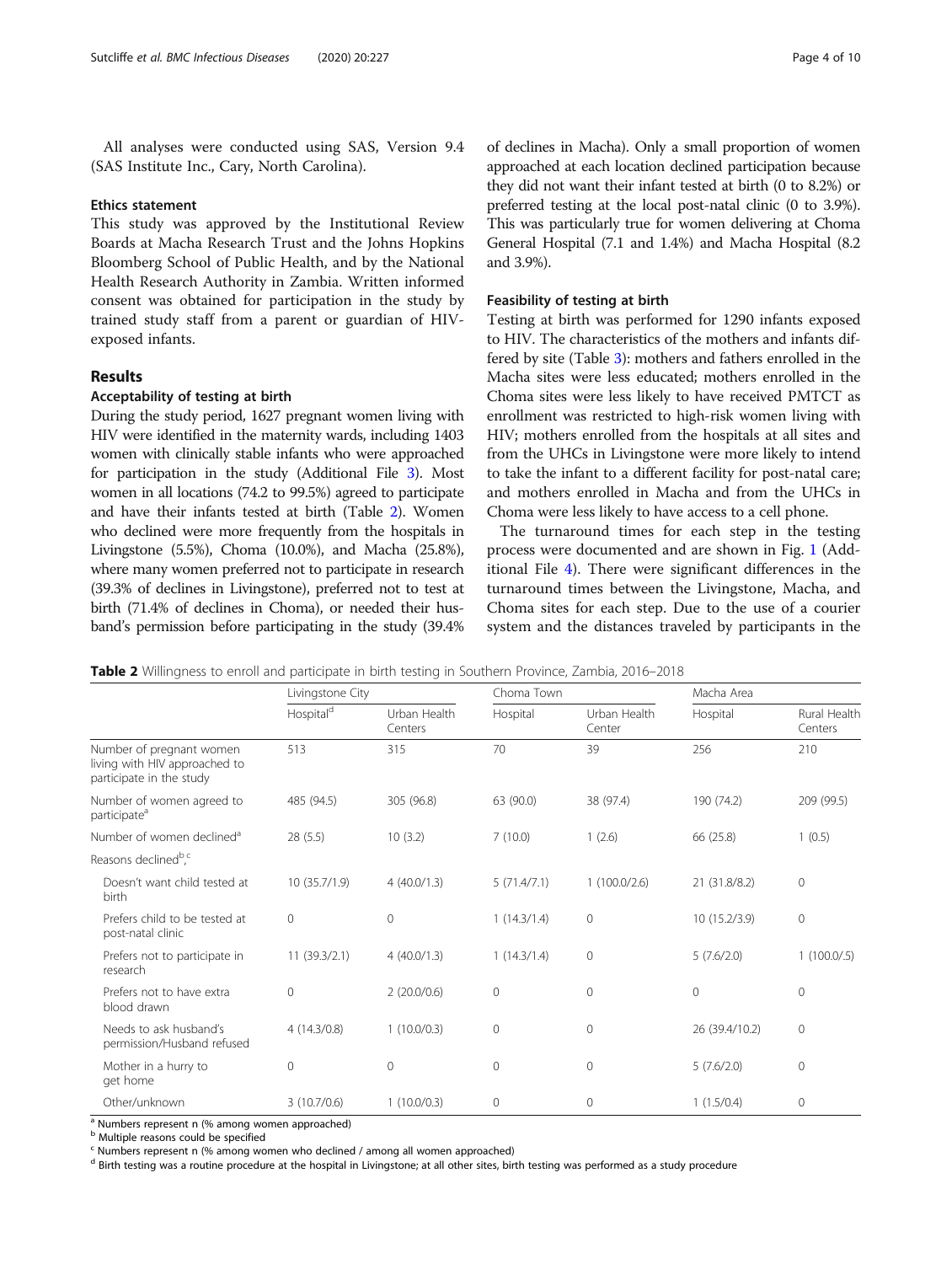<span id="page-4-0"></span>

| Table 3 Characteristics of study participants in Southern Province, Zambia, 2016-2018 |  |  |
|---------------------------------------------------------------------------------------|--|--|
|---------------------------------------------------------------------------------------|--|--|

|                                                           | Livingstone City        |                                     | Choma Town             |                                   | Macha Area              |                                       | $p$ -value |
|-----------------------------------------------------------|-------------------------|-------------------------------------|------------------------|-----------------------------------|-------------------------|---------------------------------------|------------|
|                                                           | Hospital<br>$(n = 485)$ | Urban Health<br>Centers $(n = 305)$ | Hospital<br>$(n = 63)$ | Urban Health<br>Center $(n = 38)$ | Hospital<br>$(n = 190)$ | Rural Health<br>Centers ( $n = 209$ ) |            |
| Mother's age in years - median (IQR)                      | 30 (24, 34)             | 28 (24, 32)                         | 26 (22, 33)            | 27(23, 33)                        | 32 (23, 37)             | 29 (24, 35)                           | 0.0006     |
| Mother's education, n (%)                                 |                         |                                     |                        |                                   |                         |                                       | < 0.0001   |
| None/primary                                              | 105 (21.7)              | 77(25.3)                            | 21(33.3)               | 16(42.1)                          | 110 (57.9)              | 119 (56.9)                            |            |
| Secondary                                                 | 309 (63.7)              | 208 (68.2)                          | 39 (61.9)              | 19 (50.0)                         | 68 (35.8)               | 85 (40.7)                             |            |
| More than high school                                     | 70 (14.4)               | 18(5.9)                             | 3(4.8)                 | 1(2.6)                            | 7(3.7)                  | 4(1.9)                                |            |
| Unknown                                                   | 1(0.2)                  | 2(0.7)                              | 0                      | 2(5.3)                            | 5(2.6)                  | 1(0.5)                                |            |
| Father's education, n (%)                                 |                         |                                     |                        |                                   |                         |                                       | < 0.0001   |
| None/primary                                              | 16(3.3)                 | 16(5.3)                             | 14 (22.2)              | 3(7.9)                            | 62 (32.6)               | 68 (32.5)                             |            |
| Secondary                                                 | 294 (60.6)              | 208 (68.2)                          | 39 (61.9)              | 26 (68.4)                         | 73 (38.4)               | 102 (48.8)                            |            |
| More than high school                                     | 111 (22.9)              | 49 (16.1)                           | 5(7.9)                 | 5(13.2)                           | 13(6.8)                 | 8(3.8)                                |            |
| Unknown                                                   | 64 (13.2)               | 32 (10.5)                           | 5(7.9)                 | 4(10.5)                           | 42 (22.1)               | 31 (14.8)                             |            |
| Mother received drugs for PMTCT, n (%)                    | 445 (91.8)              | 265 (86.9)                          | 46 (73.0)              | 29 (76.3)                         | 169 (89.0)              | 195 (93.3)                            | < 0.0001   |
| Child's age in hours - median (IQR)                       | 11(5, 21)               | 5(2, 10)                            | 20 (12, 68)            | 5(3, 10)                          | 17 (9, 25)              | 10(5, 15)                             | < 0.0001   |
| Child sex - female, n (%)                                 | 230 (47.4)              | 164 (53.8)                          | 29 (46.0)              | 13 (34.2)                         | 109 (57.4)              | 107 (51.2)                            | 0.05       |
| Returning to study location for post-natal<br>care, n (%) | 22(4.5)                 | 168(55.1)                           | 2(3.2)                 | 35 (92.1)                         | 74 (39.0)               | 187 (89.5)                            | < 0.0001   |
| Mother has access to a cell phone, n (%)                  | 373 (76.9)              | 234 (76.7)                          | 48 (76.2)              | 26 (68.4)                         | 115 (60.5)              | 135 (64.9)                            | < 0.0001   |

Macha area, sites in Macha and Choma had significantly longer median times from sample collection to arrival at the laboratory compared to Livingstone (12 vs. 2 days;  $p < 0.0001$ ) and from the result arriving at the clinic to being given to the mother  $(21 \text{ vs. } 14 \text{ days}; \text{ p} < 0.0001).$  However, sites in Livingstone experienced a significantly longer median time from arriving at the laboratory to testing compared to Macha and Choma (30 vs. 7 days;  $p < 0.0001$ ). Consequently, sites in Livingstone had a significantly longer median turnaround time from sample

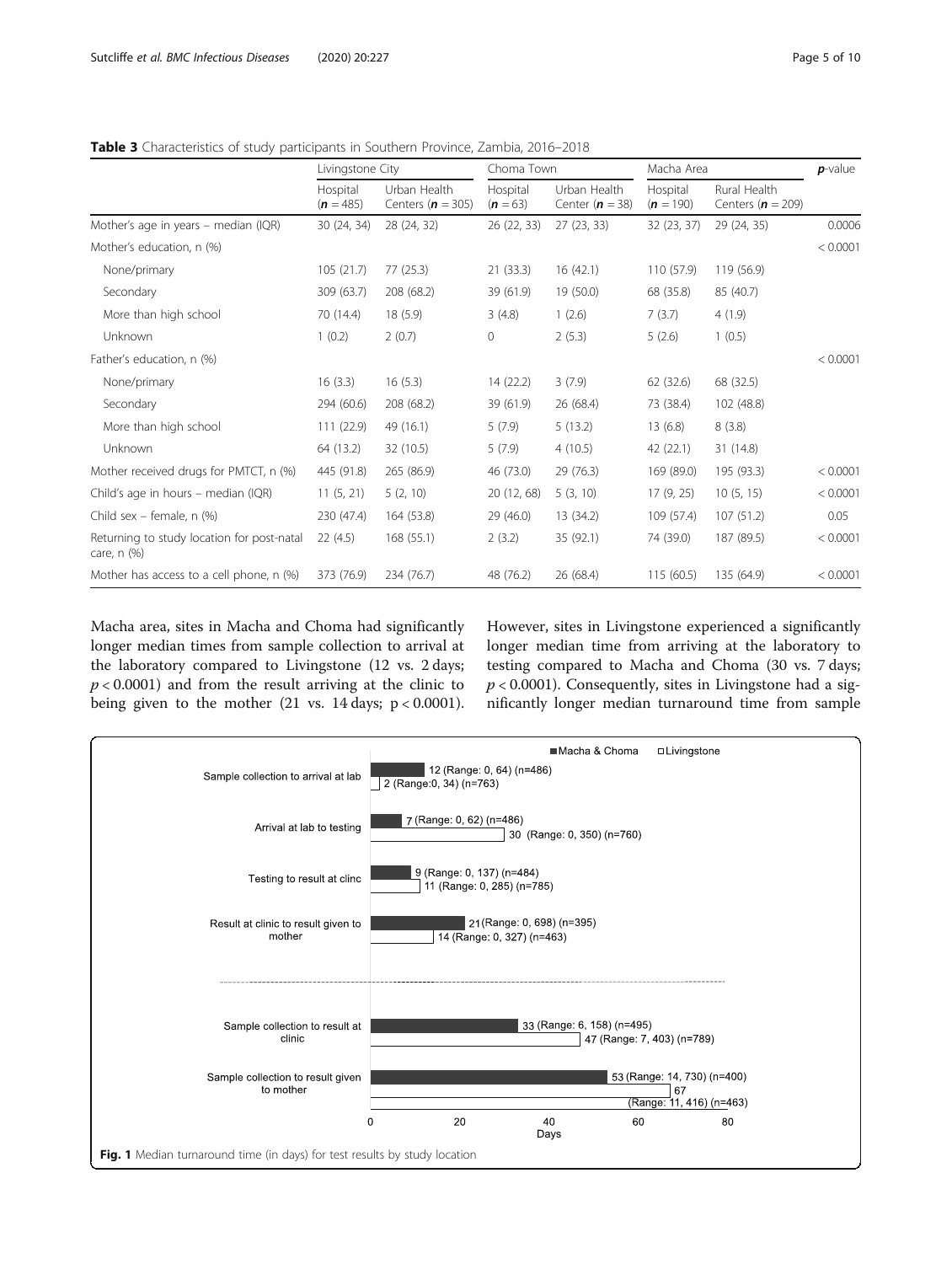collection to the result returning to the clinic (47 vs. 33 days;  $p < 0.0001$ ) and from sample collection to the result being given to the mother (67 vs. 53 days;  $p < 0.004$ ), despite closer proximity to the central laboratory. Changes to testing capacity at the central laboratory, including reagent stockouts and procurement of additional PCR instruments, also impacted turnaround times in Livingstone (Additional File [5\)](#page-8-0).

The proportion of mothers receiving results ranged from 51.6% at the hospital in Livingstone to 92.1% at the UHC in Choma (Fig. 2), and was significantly lower at the hospitals than the UHCs in Livingstone (51.6% vs. 69.8%;  $p < 0.0001$ ) and RHCs in Macha (69.5% vs. 85.7%; p < 0.0001) but not Choma (85.7% vs. 92.1%;  $p = 0.34$ ). There was significant variation in the proportion of mothers receiving results at the UHCs in Livingstone (46.3 to 75.6%;  $p < 0.0001$ ) but not in Macha (82.3 to 100.0%;  $p = 0.28$ ) (Additional File [6](#page-8-0)). Common reasons for not receiving results were that mothers did not return for test results (39.3%; mother alerted to availability of results by phone but did not show up), mothers could not be reached by phone (54.8%; mothers either had no phone, were not reachable, or gave an incorrect or non-working number), or mothers moved or lived out of the study area (2.8%). The primary reasons varied by study location (Additional File [7](#page-8-0)). Factors associated with receiving test results varied by study location (Additional File [8](#page-8-0)). In Livingstone, being seen in a UHC, returning to the same clinic for post-natal care, having access to a cell phone, and higher maternal and paternal education were associated with a higher likelihood of receiving test results. In Choma, only higher paternal education was associated with a higher likelihood of receiving test results. In Macha, being seen in a RHC, returning to the same clinic for post-natal care, shorter travel time, and being at low risk for mother-tochild transmission were associated with a higher likelihood of receiving test results.

#### Linkage to care

Overall, 23 (1.8%) infants tested positive for HIV, including 10 (2.1%) at the hospital in Livingstone, 8 (2.6%) at the Livingstone UHCs, 2 (3.2%) at the hospital in Choma, none at the Choma UHC, 2 (1.1%) at the hospital in Macha, and 1 (0.5%) at the Macha RHCs (an additional 3 tests were invalid, 1 test was indeterminate, and 1 test result was lost). Only 8 (34.8%) infants were linked to care and started on ART. The median time from the mother receiving results to ART initiation was 10 days (IQR: 0, 68; range: 0, 715), but the median time from sample collection to ART initiation was 68 days (IQR: 34, 173; range: 29, 784; Additional File [9](#page-8-0)). For the 15 infants not linked to care, reasons included the mother not receiving the results (46.7%;  $n = 7$ ), refusing treatment (20.0%;  $n = 3$ ), living in another city (20.0%;  $n = 3$ ), the child died (6.7%;  $n = 1$ ), and the parents preferring to wait for confirmatory testing at their local clinic  $(6.7\%; n = 1)$ .

#### Administrative data

The characteristics of the 2078 women living with HIV and their infants attending each facility for either delivery

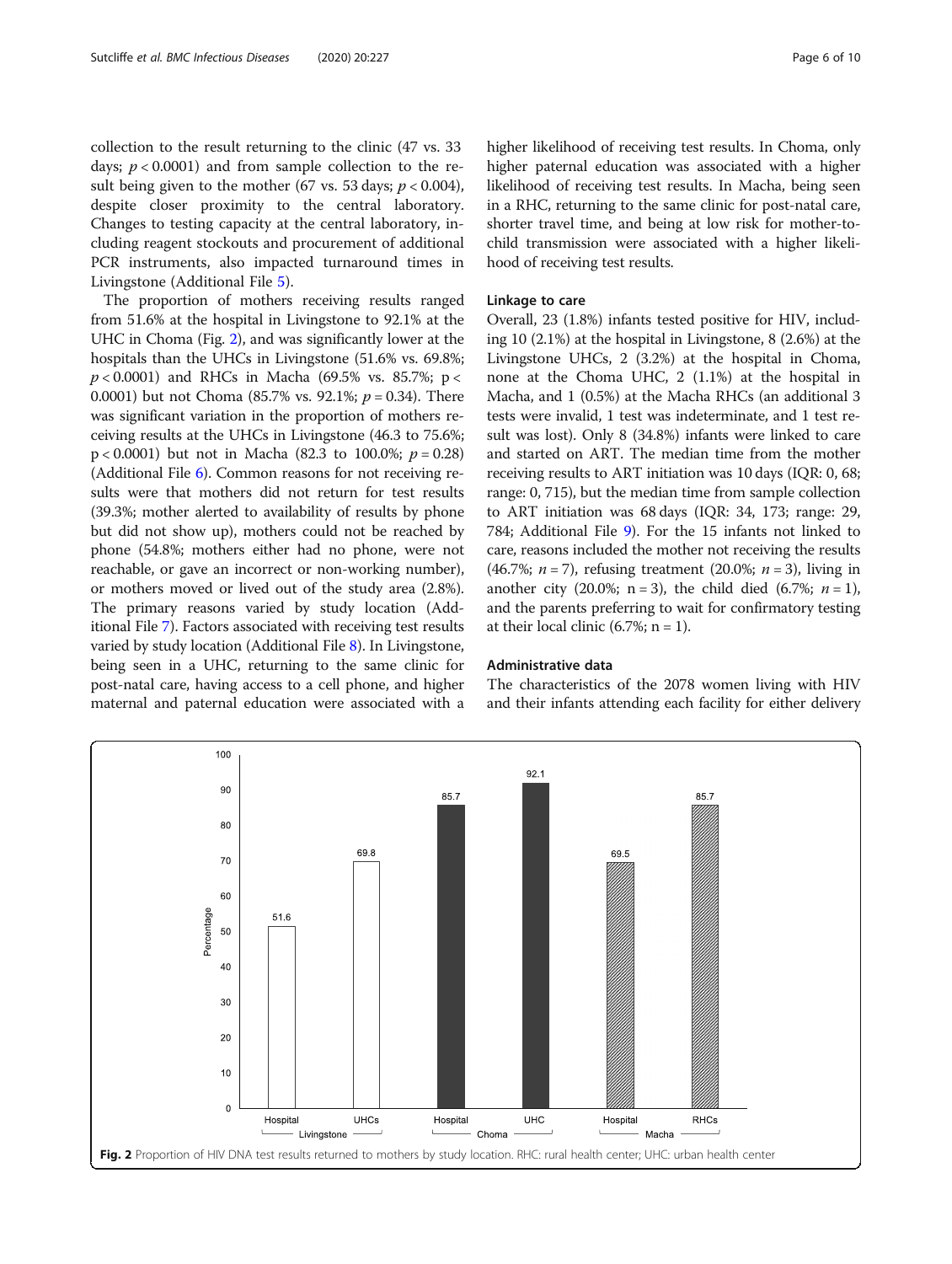or post-natal care are presented in Additional File [10](#page-8-0). Among the 1821 women who had a live birth and reported residing within the catchment area of the facility, attendance at the facility for delivery and post-natal care was evaluated. Less than half of the women attended the facility for both delivery and post-natal care (35.6–46.5%; Fig. 3). Among women delivering at the facility, there was significant variation across clinics in the proportion returning for post-natal care (39.0–72.6%) Among women attending a facility just for post-natal care, most (90.0– 100.0%) delivered at another health facility.

# **Discussion**

In this study in southern Zambia, birth testing for early infant diagnosis under the current centralized testing system was challenging. While testing at birth in both urban and rural areas was acceptable to most women, many did not return for the results, such that only a third of infants diagnosed with HIV were linked to care. Turnaround times for results from the central laboratory were long for both rural and urban clinics, adding to the challenges of early infant diagnosis.

Prior to implementation and release of recommendations around birth testing, concerns were raised about the acceptability of testing at birth. In a qualitative study among women living with HIV in Namibia, Kenya, and Nigeria who had not undergone birth testing, participants were concerned that finding out the child's HIV infection status so soon after delivery would have a negative psychological impact on the mother [\[15](#page-8-0)]. In addition, they raised fears about disclosure of their HIV status to their partner or family if testing was done in maternity wards  $[15]$ . In this study, most women agreed to have their infants tested, adding to the literature suggesting that testing at birth is acceptable. Other studies evaluating birth testing after implementation, including in Lesotho [[16](#page-8-0)] and South Africa [\[17](#page-9-0)], also found high acceptance. In Lesotho, the primary reported benefit was earlier knowledge of the child's status, which facilitated better care and relieved the caregiver's anxiety over the child's status [\[5](#page-8-0), [16](#page-8-0)]. While refusals were rare, they did occur, primarily due to fear of hurting the newborn by drawing blood, long waiting times for blood draws, and fear of finding out the child was infected with HIV [\[16](#page-8-0)]. In this study, underlying reasons for refusing testing at birth were not ascertained. However, some women declined participation because they preferred testing at their post-natal clinic. This occurred more often at the hospitals than clinics where women were more likely to seek post-natal care at another facility.

Care seeking at different facilities for delivery and postnatal care presented a major challenge for implementation of birth testing in both urban and rural settings in this study, particularly at the hospitals and in Livingstone. As a result, staff had to contact women when results were available, which was challenging in the context of limited access to phones and cellular connectivity, leading to up to half of participants not receiving test results in Livingstone. These

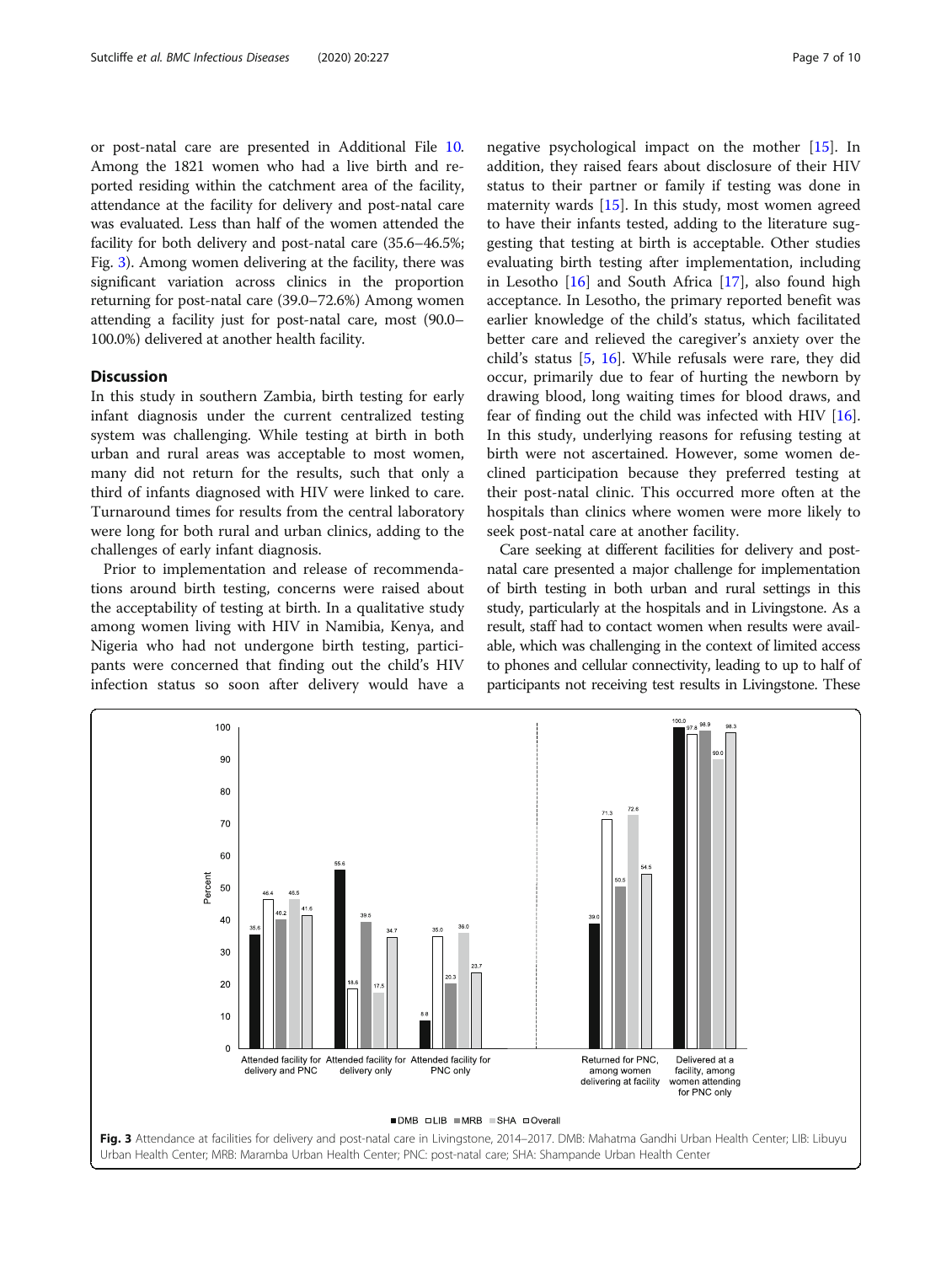<span id="page-7-0"></span>challenges were also found through review of clinic registers, and were described in the pilot study in Lesotho [[16](#page-8-0)].

Health seeking behaviors around birth and the postnatal period were challenging for birth testing due to the lengthy and variable turnaround time for results from the central laboratories. The median turnaround times from sample collection to return of results to the clinic were 33 days for the Macha and Choma sites and 47 days for the Livingstone sites, similar to turnaround times observed in Lesotho [[5\]](#page-8-0). However, the range of turnaround times was as short as 6 days and as long as 403 days, making it difficult to advise women on when to return to the facility. Testing at sites in Livingstone represents the testing experience for clinics located in the same area as the central laboratory. While turnaround times in Livingstone were consistent with another study from this site [[18](#page-9-0)], they were longer than expected during the study due to two documented reagent stock-outs. This led to pauses in testing while reagents were procured and additional delays due to a backlog of samples. Testing at sites in Macha and Choma represents the testing experience for clinics located far from the central laboratory. However, as testing at the central laboratory in Lusaka was performed as a study procedure and the process was managed by study staff, the turnaround times for this study were significantly shorter than those observed under routine conditions in this area  $[19-21]$  $[19-21]$  $[19-21]$ . In all study areas, the time to get results to the mother was longer than the 4 weeks recommended by WHO [\[3](#page-8-0)]. Contacting participants when results were available was also challenging, as up to 40% of women did not have access to a cell phone and unreliable network coverage limited access for women who did.

As a result of the challenges observed, only a third of HIV-infected infants were linked to care. This finding supports the need for point-of-care testing in this setting, particularly in hospitals and urban facilities, so that results can be returned before mothers leave the facility. Several point-of-care platforms, including the m-PIMA (Abbott Laboratories, Chicago, Illinois) and GeneXpert (Cepheid Inc., Sunnyvale, California), are available and have been validated for testing at birth [[22,](#page-9-0) [23\]](#page-9-0). In South Africa, use of a point-of-care test at birth increased the proportion of mothers receiving results from 53 to 96% [[23\]](#page-9-0). In addition, randomized trials of point-of-care testing for early infant diagnosis found a significant decrease in the time to treatment initiation for HIV-infected infants with use of these platforms [\[24,](#page-9-0) [25\]](#page-9-0). While pointof-care platforms may improve testing, new operational challenges may emerge at the facilities that need to be addressed, as observed with point-of-care CD4 testing [[26\]](#page-9-0). Alternatively, given that testing at birth only identifies infants infected in utero and the low rate of HIV transmission observed with high PMTCT coverage, the utility of investing further resources into testing at birth should be considered. A cost-effectiveness analysis comparing birth and 6 week testing in a centralized system found that strengthening testing at 6 weeks was more cost-effective than adding testing at birth [[27](#page-9-0)].

This study had several limitations. First, testing at birth was evaluated in the context of a study and so acceptability may have been underestimated. Once testing is routinely recommended, fewer women may decline. In addition, follow-up to provide results was performed by dedicated study staff, which may have led to an overestimation of results being returned and linkage to care. Second, this study was facility-based and so women delivering at home were not included. In 2018, an estimated 82.1% of women in Southern Province delivered at a health facility  $[28]$  $[28]$ . These women may bring their infants for testing early in the post-natal period, which was not evaluated in this study. Third, the analysis involving administrative data was limited by the quality of the registers. Many records were missing data, thus limiting linkage between registers. Consequently, the proportion of women delivering and receiving post-natal care at a clinic may have been underestimated. Lastly, this study was conducted in selected clinics in three areas of Southern Province and therefore results may not be generalizable to other areas in Zambia or the region. However, while the estimates for each outcome may differ between clinics and regions, the challenges identified are likely to be similar.

#### Conclusions

HIV testing at birth in maternity wards was found to be acceptable to most women. However, long turnaround times for results and the use of multiple health facilities for delivery and post-natal care resulted in up to half of women failing to receive test results and only a third of HIV-infected infants being linked to care. This study highlights the challenges of implementing birth testing under a centralized testing system and the need for point-of-care platforms for rapid testing and return of results so that HIV-infected children can be identified and treated as early as possible.

#### Supplementary information

Supplementary information accompanies this paper at [https://doi.org/10.](https://doi.org/10.1186/s12879-020-4947-6) [1186/s12879-020-4947-6.](https://doi.org/10.1186/s12879-020-4947-6)

Additional file 1 Map of study areas and sites in Southern Province, Zambia. Map of Southern Province, Zambia. Google Maps, September 2019 (https://www.google.com/maps/place/Southern+Province,+Zambia/ @-16.68371,25.8207546,8z/data=!3m1!4b1!4m5!3m4!1s0x1946958bdd263 cdd:0xbff302af89f265b4!8m2!3d-16.9620634!4d26.419389)

Additional file 2. Study procedures for hospitals and clinics in southern Zambia, 2016–2018

Additional file 3. Study flow chart. RHC: rural health center; UHC: urban health center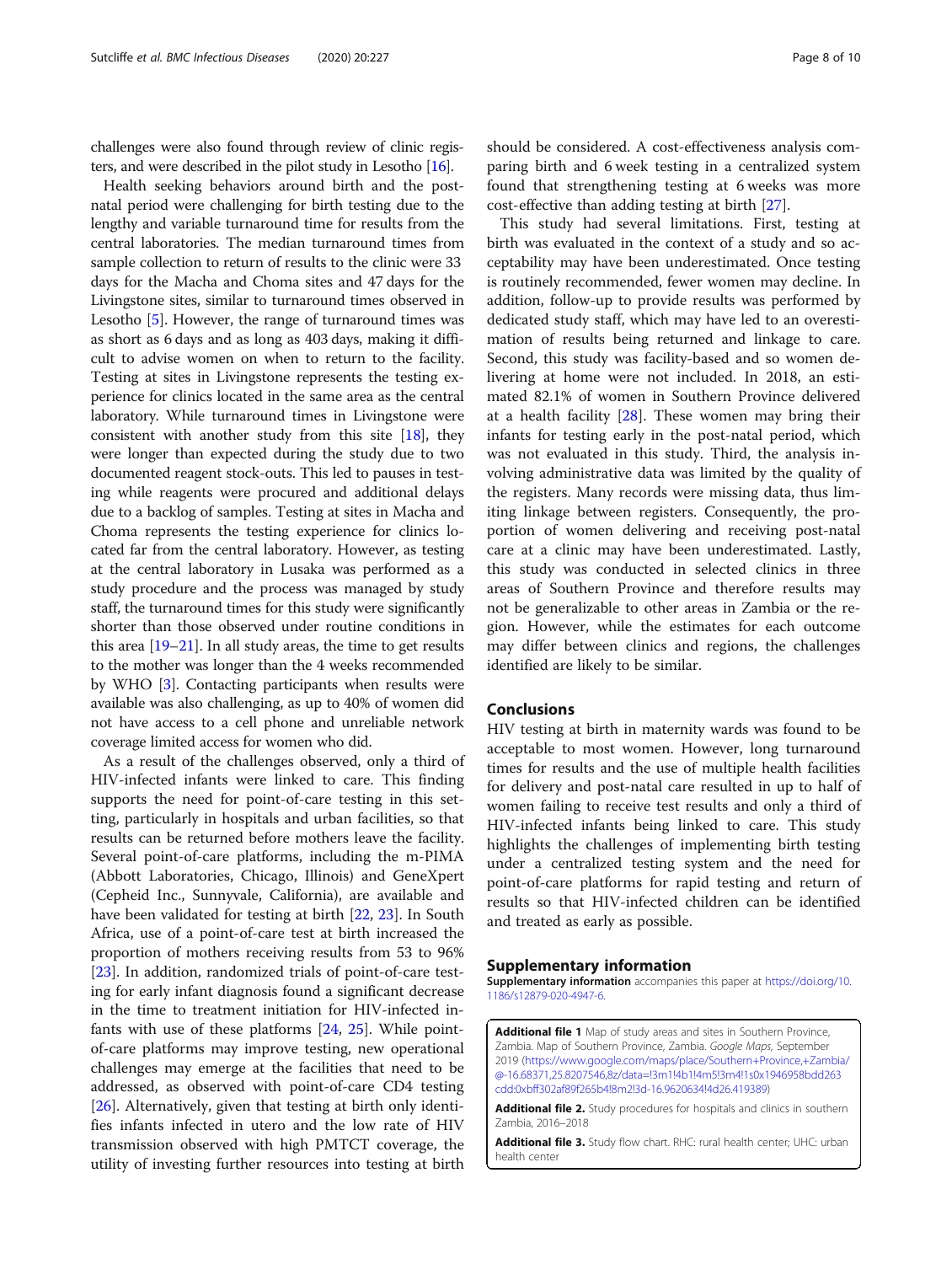<span id="page-8-0"></span>Additional file 4. Distribution of turnaround times from sample collection to results returned to the clinics (A) and to the mother (B) in southern Zambia, 2016–2018

Additional file 5. Median turnaround time (in days) for test results in Livingstone by operational period. Period 1: sample collected June 30, 2016 (study start) to September 30, 2016 – normal lab operation with one PCR instrument; Period 2: sample collected October 1, 2016 to December 13, 2016 – reagent stockout; Period 3: sample collected December 14, 2016 to August 17, 2017 – normal lab operation with one PCR instrument; Period 4: sample collected August 18, 2017 to October 30, 2017 – normal lab operation with two PCR instruments; Period 5: sample collected October 31, 2017 to December 14, 2017 – reagent stockout; Period 6: sample collected December 15, 2017 to April 10, 2018 (study end) – normal lab operation with two PCR instruments.

Additional file 6. Proportion of HIV test results returned to mothers by study location. LCH: Livingstone Central Hospital; MRB: Maramba Urban Health Center; DMB: Mahatma Gandhi Urban Health Center; LIB: Libuyu Urban Health Center; CGH: Choma General Hospital; SHA: Shampande Urban Health Center; MMH: Macha Hospital; MPZ: Mapanza Rural Health Center; MOB: Moobola Rural Health Center; MGZ: Mangunza Rural Health Center; NLB: Nalube Rural Health Center.

Additional file 7. Reasons that HIV test results were not returned to mothers by study location

Additional file 8. Factors associated with receiving test results for early infant diagnosis by study location

Additional file 9. Timing of testing and ART initiation for HIV-infected infants linked to care

Additional file 10. Characteristics of women living with HIV and their infants attending study sites for delivery and post-natal care, 2014–2017

#### Abbreviations

ART: Antiretroviral therapy; HIV: Human immunodeficiency virus; AIDS: Acquired immunodeficiency syndrome; PMTCT: Prevention of mother to child transmission of HIV; UHC: Urban health center; RHC: Rural health center

#### Acknowledgements

We thank the study teams in Livingstone, Choma, and Macha for their assistance and the children and their parents for participating in the study. We also thank the District and Provincial Health Directors in Choma and Livingstone, and the clinic staff at the study sites for supporting the conduct of the study.

#### Authors' contributions

CGS conceived of the study, performed the data analysis, and led the writing of the manuscript. JNM supervised study implementation in Livingstone and critically reviewed the manuscript. NM coordinated the study at all study sites and critically reviewed the manuscript. JLS managed study data, assisted with the data analysis, and critically reviewed the manuscript. MH contributed to data collection and management and critically reviewed the manuscript. PET supervised study implementation in Zambia and critically reviewed the manuscript. WJM conceived of the study, supervised study implementation in the United States, and critically reviewed the manuscript. All authors have read and approved the final manuscript.

#### Funding

This work was supported by grants from the National Institutes of Allergy and Infectious Disease (R01AI116324) and the Thrasher Research Fund (12647). The content is solely the responsibility of the authors and does not necessarily represent the official views of the NIH or the Thrasher Research Fund.

#### Availability of data and materials

Under the Research Health Act, the Government of Zambia does not allow public access to data collected in Zambia. All investigators interested in the data are required to submit a written request to the Ministry of Health. Contact Dr. Catherine Sutcliffe ([csutcli1@jhu.edu](mailto:csutcli1@jhu.edu)) to coordinate the request.

#### Ethics approval and consent to participate

This study was approved by the Institutional Review Boards at Macha Research Trust and the Johns Hopkins Bloomberg School of Public Health, and by the National Health Research Authority in Zambia. Written informed consent was obtained for participation in the study by trained study staff from a parent or guardian of HIV-exposed infants.

#### Consent for publication

Not applicable.

#### Competing interests

The authors declare that they have no competing interests.

#### Author details

<sup>1</sup> Johns Hopkins Bloomberg School of Public Health, 615 N. Wolfe St Baltimore, MD, USA. <sup>2</sup> Livingstone Central Hospital, Livingstone, Zambia <sup>3</sup>Macha Research Trust, Choma, Zambia.

#### Received: 16 December 2019 Accepted: 4 March 2020 Published online: 18 March 2020

#### References

- 1. WHO. WHO HIV update: global epidemic, progress in scale up and policy uptake. Geneva: World Health Organization; 2019.
- 2. UNAIDS. 90–90-90: an ambitious treatment target to help end the AIDS epidemic. Geneva: Joint United Nations Programme on HIV/AIDS (UNAIDS); 2014.
- 3. WHO. Consolidated guidelines on the use of antiretroviral drugs for treating and preventing HIV infection. Recommendations for a public health approach. 2nd ed. Geneva: World Health Organization; 2016.
- 4. Sutcliffe CG, van Dijk JH, Hamangaba F, Mayani F, Moss WJ. Turnaround time for early infant HIV diagnosis in rural Zambia: a chart review. PLoS One. 2014;9(1):e87028.
- 5. Gill MM, Hoffman HJ, Mokone M, Tukei VJ, Nchephe M, Phalatse M, et al. Assessing very early infant diagnosis turnaround times: findings from a birth testing pilot in Lesotho. AIDS Res Treat. 2017;2017:2572594.
- 6. Bwana VM, Mfinanga SG, Simulundu E, Mboera LEG, Michelo C. Accessibility of early infant diagnostic services by under-5 years and HIV exposed children in Muheza District, north-East Tanzania. Front Public Health. 2018;6: 139.
- Phiri NA, Lee HY, Chilenga L, Mtika C, Sinyiza F, Musopole O, et al. Early infant diagnosis and outcomes in HIV-exposed infants at a central and a district hospital, northern Malawi. Public Health Action. 2017;7(2):83–9.
- 8. Girma M, Wendaferash R, Shibru H, Berhane Y, Hoelscher M, Kroidl A. Uptake and performance of prevention of mother-to-child transmission and early infant diagnosis in pregnant HIV-infected women and their exposed infants at seven health centres in Addis Ababa, Ethiopia. Tropical Med Int Health. 2017;22(6):765–75.
- 9. UNAIDS. UNAIDS data 2018. Geneva: Joint United Nations Programme on HIV/AIDS (UNAIDS); 2018.
- 10. Jean-Philippe P, Spiegel H, Gnanashanmugam D, Fitzgibbon J, D'Souza P, Crawford KW, et al. HIV birth testing and linkage to care for HIV-infected infants. AIDS. 2017;31(13):1797–807.
- 11. Violari A, Cotton MF, Gibb DM, Babiker AG, Steyn J, Madhi SA, et al. Early antiretroviral therapy and mortality among HIV-infected infants. N Engl J Med. 2008;359(21):2233–44.
- 12. City Population. Country statistics Zambia (2010 census). [[http://www.](http://www.citypopulation.de/Zambia-Cities.html) [citypopulation.de/Zambia-Cities.html](http://www.citypopulation.de/Zambia-Cities.html)] (Accessed 3 July 2019).
- 13. Ministry of Health (MOH). Zambia population-based HIV impact assessment (ZAMPHIA) 2016: first report. Lusaka: Ministry of Health, Zambia; 2017.
- 14. Ministry of Health (MOH). Zambia consolidated guidelines for treatment & prevention of HIV infection. Lusaka: Republic of Zambia Ministry of Health; 2016.
- 15. International Community of Women Living with HIV (ICW), Global Network of People Living with HIV (GNP+). Early infant diagnosis: understanding the perceptions, values and preferences of women living with HIV in Kenya, Namibia and Nigeria. [[https://www.gnpplus.net/assets/wbb\\_file\\_updown/4](https://www.gnpplus.net/assets/wbb_file_updown/4894/ICW%20GNP+Early%20Infant%20Diagnosis-%20Perspectives%20of%20Women%20Living%20with%20HIV.pdf) [894/ICW%20GNP+Early%20Infant%20Diagnosis-%20Perspectives%20of%2](https://www.gnpplus.net/assets/wbb_file_updown/4894/ICW%20GNP+Early%20Infant%20Diagnosis-%20Perspectives%20of%20Women%20Living%20with%20HIV.pdf) [0Women%20Living%20with%20HIV.pdf\]](https://www.gnpplus.net/assets/wbb_file_updown/4894/ICW%20GNP+Early%20Infant%20Diagnosis-%20Perspectives%20of%20Women%20Living%20with%20HIV.pdf) (Accessed 22 May 2019).
- 16. Gill MM, Mofenson LM, Phalatse M, Tukei V, Guay L, Nchephe M. Piloting very early infant diagnosis of HIV in Lesotho: acceptability and feasibility